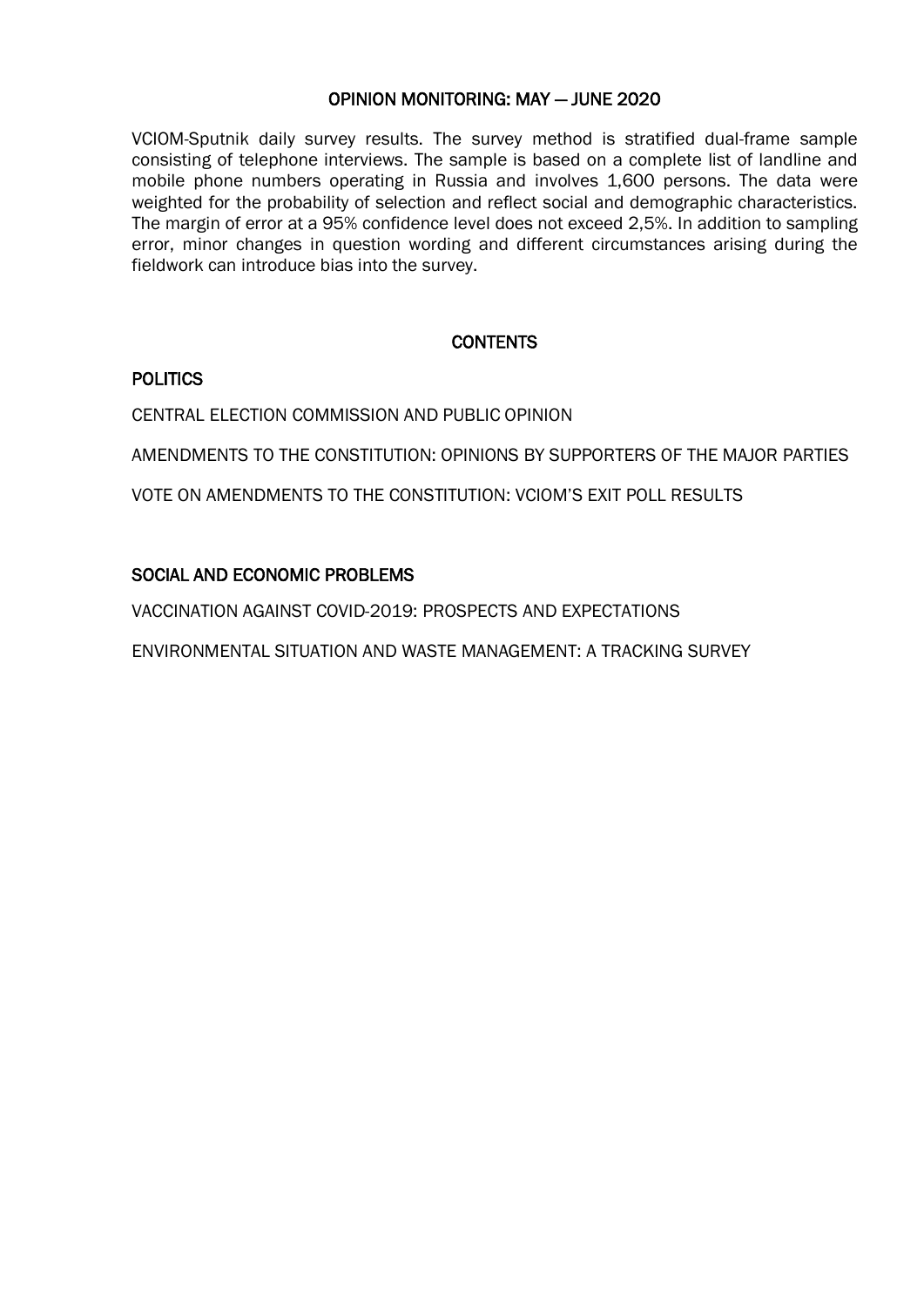## **POLITICS**

CENTRAL ELECTION COMMISSION AND PUBLIC OPINION

AMENDMENTS TO THE CONSTITUTION: OPINIONS BY SUPPORTERS OF THE MAJOR PARTIES

VOTE ON AMENDMENTS TO THE CONSTITUTION: VCIOM'S EXIT POLL RESULTS

### CENTRAL ELECTION COMMISSION AND PUBLIC OPINION

*May 29 and June 15, 2020* 

A majority of Russians (88%) are aware of the existence of the Central Election Commission. Thirty-six percent of Russians consider that the CEC is the main body that supervises the observance of the electoral rights of the citizens; 33% believe that the CEC plays an important role in observing the electoral rights of citizens along with other bodies. Most of respondents say that the CEC is coping well with the tasks (71―75%). Most of those who are going to go to the polling stations say that people will go there voluntarily (82%). Only 14% say that the majority of Russians will come to vote at someone's bidding. The results of the vote will be trustworthy according to 42% of respondents who say they are willing to go to the polling station. Twenty-four percent of Russians are confident that vote rigging might take place on the spot; however they do not think this may have any impact on the final result. A quarter of respondents (25%) say the election results cannot be trustworthy.



*Fig. 1.* Are you aware of the existence of a body called the Central Election Commission (CEC)? *(May 2020, closed-ended question, one answer, % of total respondents)*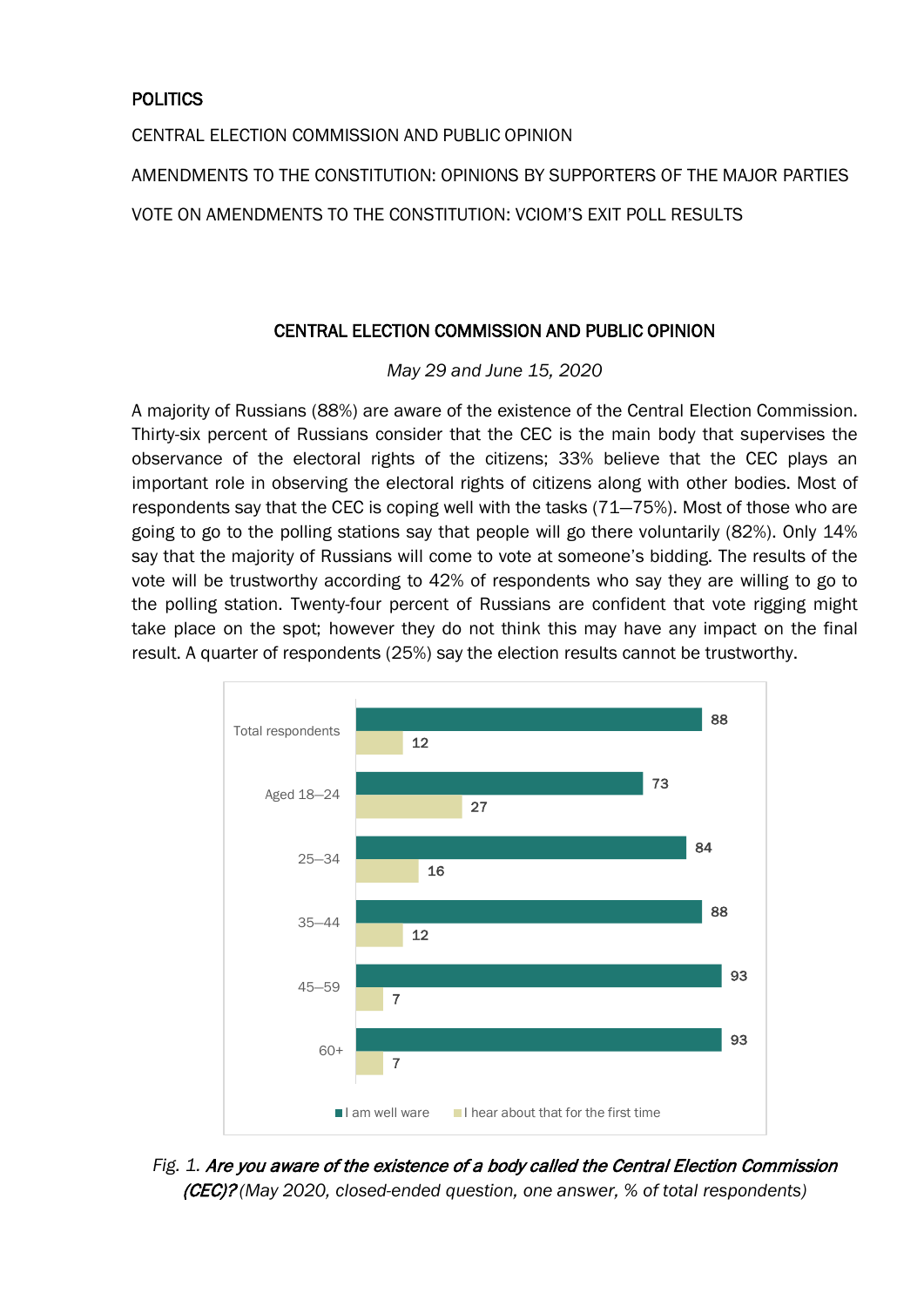Table 1. In your opinion, what role does the CEC play in observing the electoral rights of *citizens? (May 2020, closed-ended question, one answer, % of total respondents)*

|                                                                                                              | Total<br>respondents | always go to<br>vote | go to vote<br>occasionally | I never go to<br>vote | Don't know |
|--------------------------------------------------------------------------------------------------------------|----------------------|----------------------|----------------------------|-----------------------|------------|
| CEC is the main body<br>which observes the<br>electoral rights of<br>citizens                                | 36                   | 43                   | 33                         | 17                    | 34         |
| CEC plays an important<br>role in ensuring the<br>electoral rights of<br>citizens along with<br>other bodies | 33                   | 32                   | 36                         | 21                    | 40         |
| CEC does not play any<br>substantial role in<br>ensuring the electoral<br>rights of citizens                 | 21                   | 16                   | 20                         | 46                    | 5          |
| Don't know                                                                                                   | 10                   | 9                    | 11                         | 16                    | 21         |

Table 2*. In your opinion, how is the CEC performing the following tasks? If you know nothing about that or find it hard to assess its work, just say so. (May 2020, closed-ended question, one answer, % of total respondents)*

|                                                                                                        | Well performed | Poorly<br>performed | Those who are unaware<br>of the CEC / Don't know |
|--------------------------------------------------------------------------------------------------------|----------------|---------------------|--------------------------------------------------|
| Informing Russians about the<br>elections                                                              | 75             | 8                   | 17                                               |
| Informing Russians about the<br>election date                                                          | 74             | 6                   | 20                                               |
| Informing Russians about possible<br>ways to vote                                                      | 73             | 10                  | 17                                               |
| Informing Russians about the<br>organization of the electoral<br>process, location of polling stations | 71             | 11                  | 18                                               |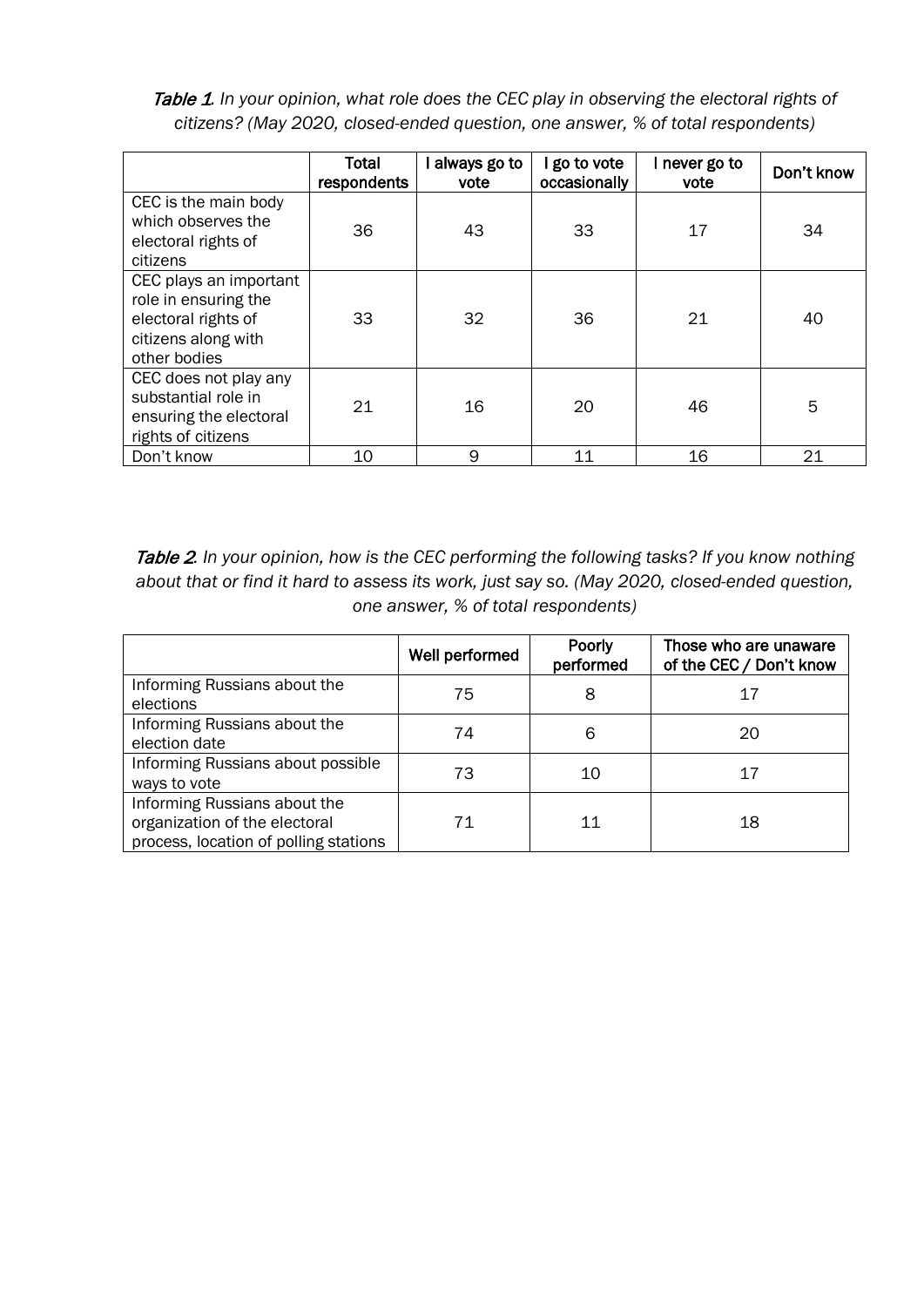

*Fig. 2.* Some people think that most of people are taking part in the vote on the Constitutional amendments voluntarily, i.e. on their own initiative. Others believe that most of people will go to the polling station at someone's direction, under force. Which statement do you most agree with? *(closed-ended question, one answer, % of those who say they are going to take part in the vote)*



*Fig. 3.* Which statement are you more likely to agree with? *(closed-ended question, one answer, % of those who say they are going to take part in the vote)*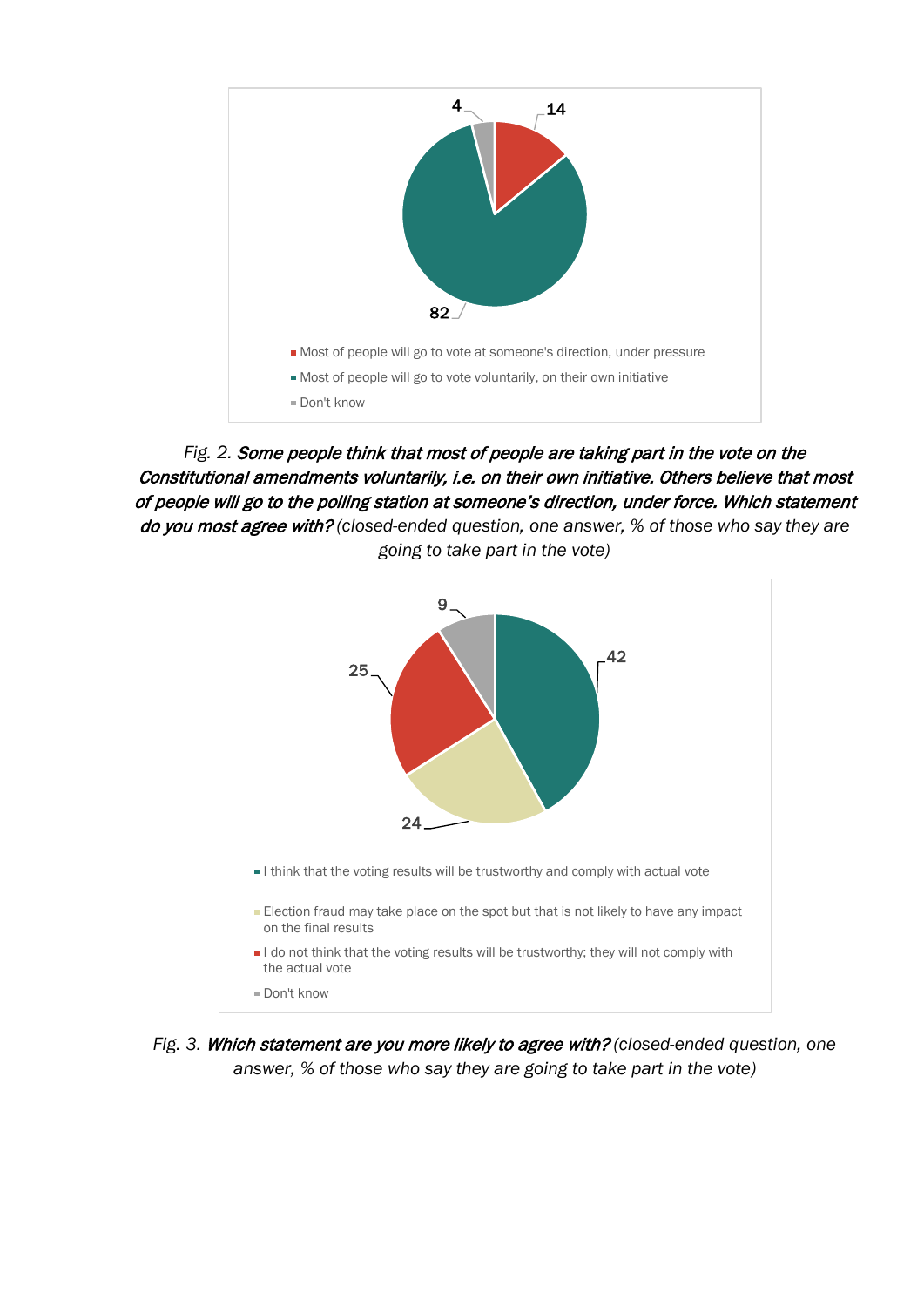### AMENDMENTS TO THE CONSTITUTION: OPINIONS BY SUPPORTERS OF THE MAJOR PARTIES

#### *June 2, 2020*

Sixty-seven percent of Russians are going to take part in the nationwide vote on the constitutional amendments on July 1, 2020. Seventy-eight percent of United Russia supporters, 74% of A Just Russia supporters, 71% of KPRF supporters, and 64% of LDPR supporters say they are going to vote. Despite a KPRF's call to vote against the amendments its electorate is almost divided in half, with those in favor of the amendments being dominant: 43% support the amendments; 39% are against them. The opinion polarization is only marked among the communist electorate; the remainder electorates appear to be more homogenous.



*Fig. 4.* Are you going to take part in the nationwide vote on the constitutional amendments on July 1? *(closed-ended question one answer, % of total respondents)*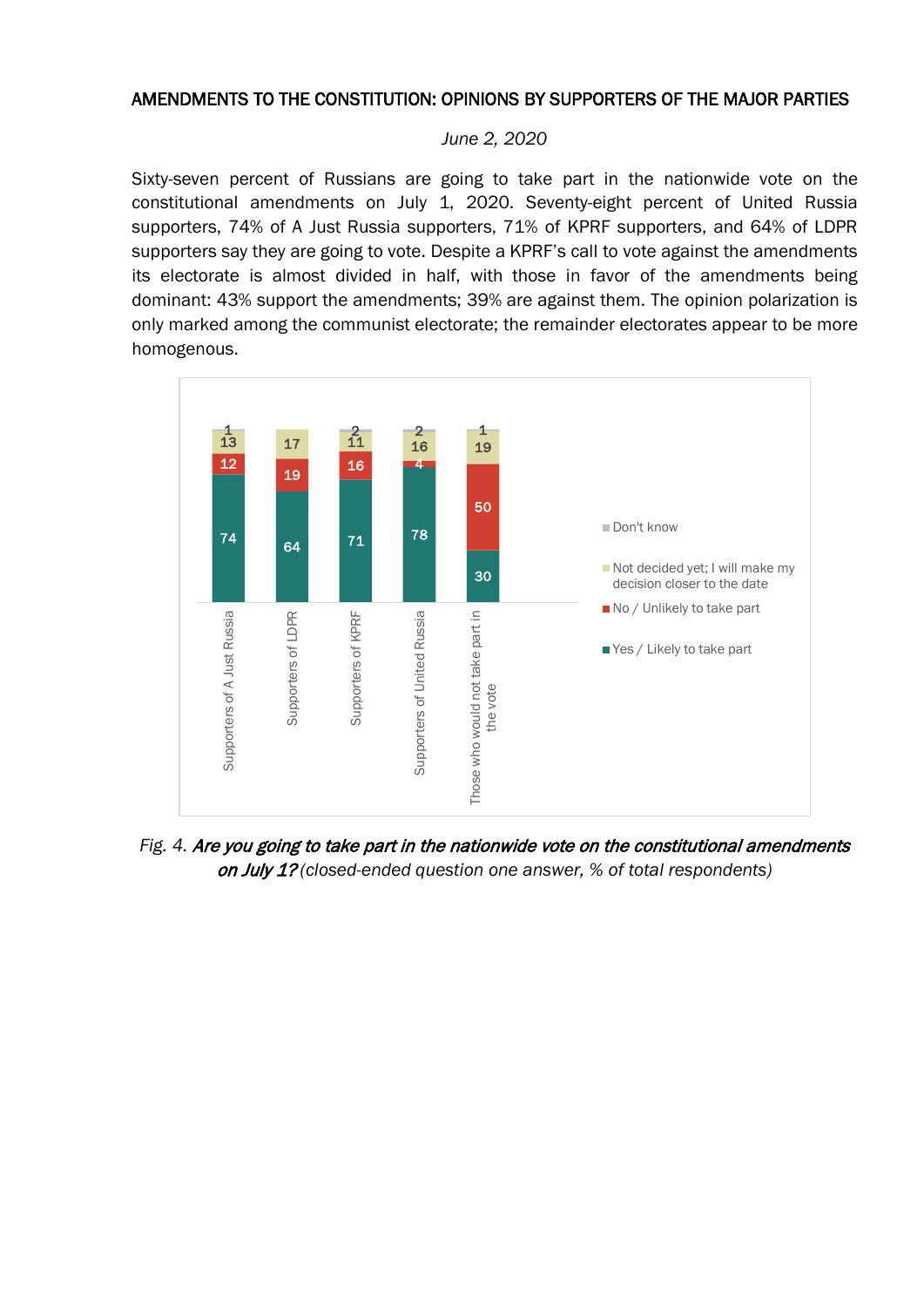

*Fig. 5.* If you take part in the nationwide vote on the constitutional amendments, are you likely to vote in favor or against the proposed amendments? *(closed-ended question, one answer, % of those willing to take part)*

# VOTE ON AMENDMENTS TO THE CONSTITUTION: VCIOM'S EXIT POLL RESULTS

### *July 1, 2020*

The VCIOM's exit poll results<sup>[1](#page-5-0)</sup> suggest that among those who agreed to be interviewed 71.2% voted in favor of the amendments. According to the exit poll data, 28.3% of Russians voted against. The highest shares of those who voted "for" are in the Southern Federal District (75.6% "for"; 24% "against"), the Siberian Federal District (70.1% vs 29.4%), in St Petersburg (69.6% v 30.1%), the North-Western Federal District (69.3% vs 30.3%), and the Far-Eastern Federal District (67.5% vs 31.3%).

<span id="page-5-0"></span><sup>1</sup> VCIOM' exit poll survey was commissioned by the Expert Institute of Social Studies. The survey took place at 800 polling stations in 25 subjects of the Russian Federation. Interviewers asked the voters to take part in an anonymous survey as they leave the polling station. The question was to reveal whether the person voted "for" or "against" the amendments to the constitution. A total of 445,345 persons took part in the survey; 69.9% answered the question; 30.1% refused to answer.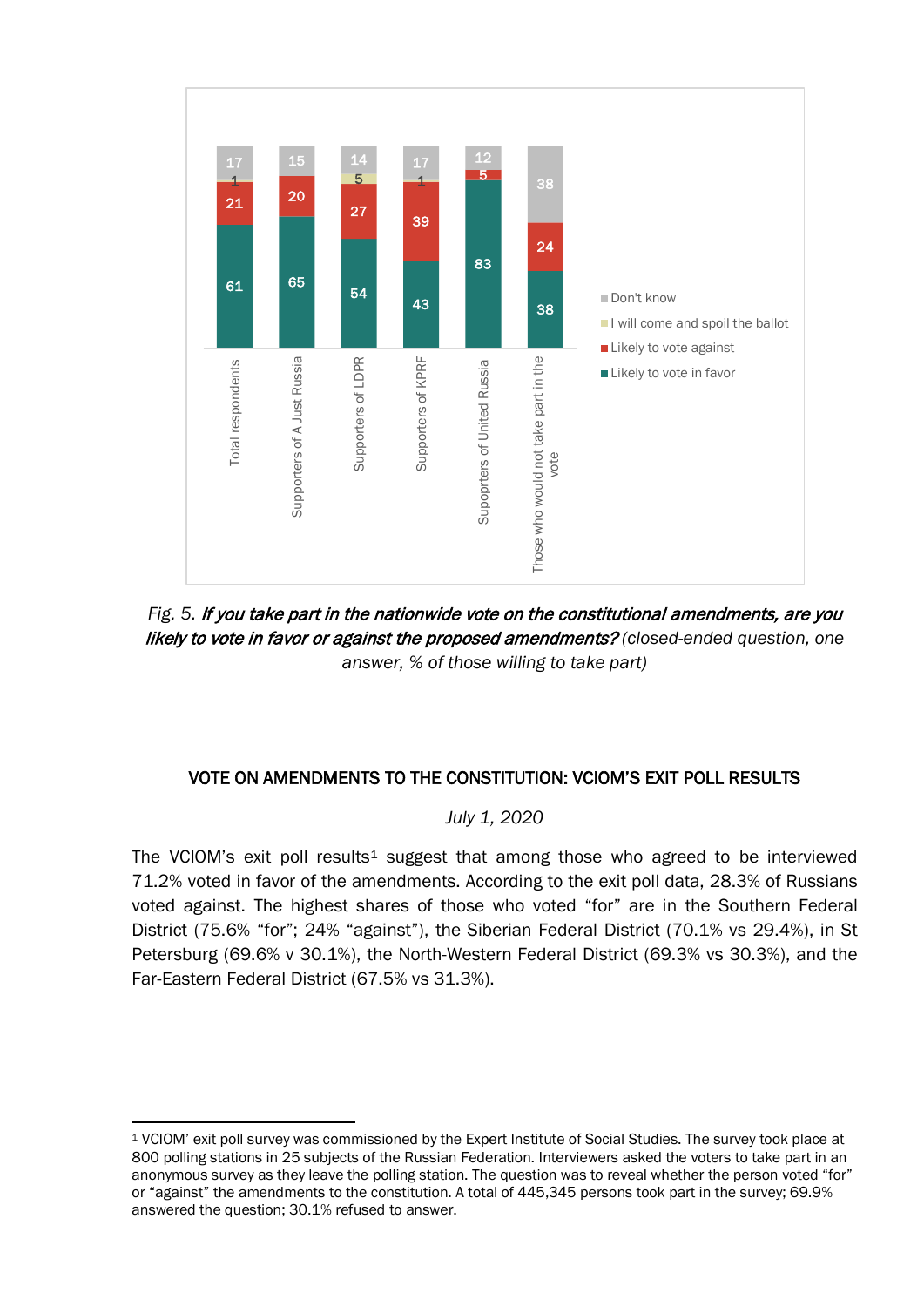

*Fig. 6.* Did you vote in favor or against the amendments to the constitution? *(closed-ended question, one answer, % of those who gave an answer; percentage of spoilt ballots (0.1% — 0.6%) is not shown)*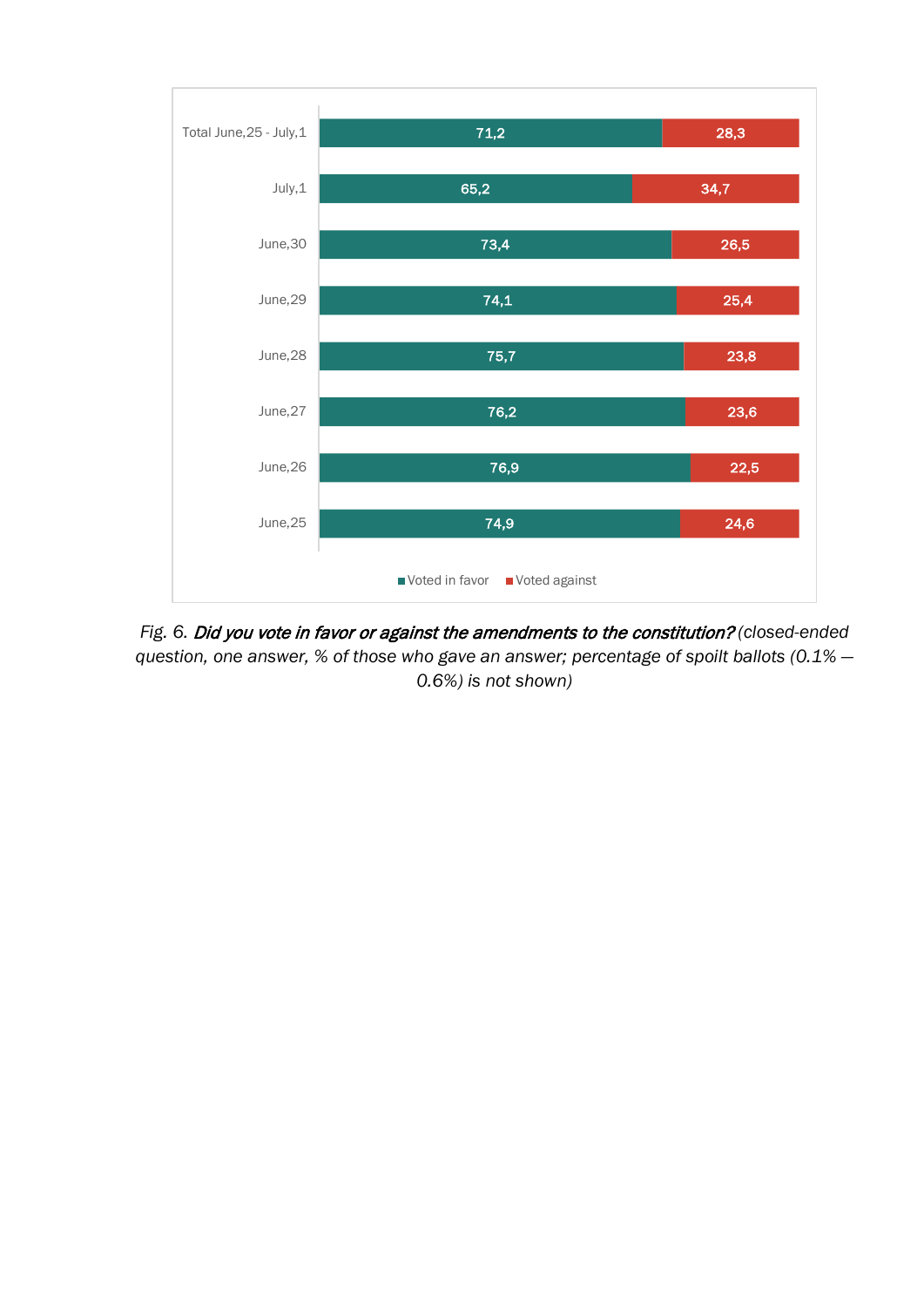

*Fig. 7.* Did you vote in favor or against the amendments to the constitution? *(closed-ended question, one answer, % of those who gave answers; exit poll results across Russia as of July 1)*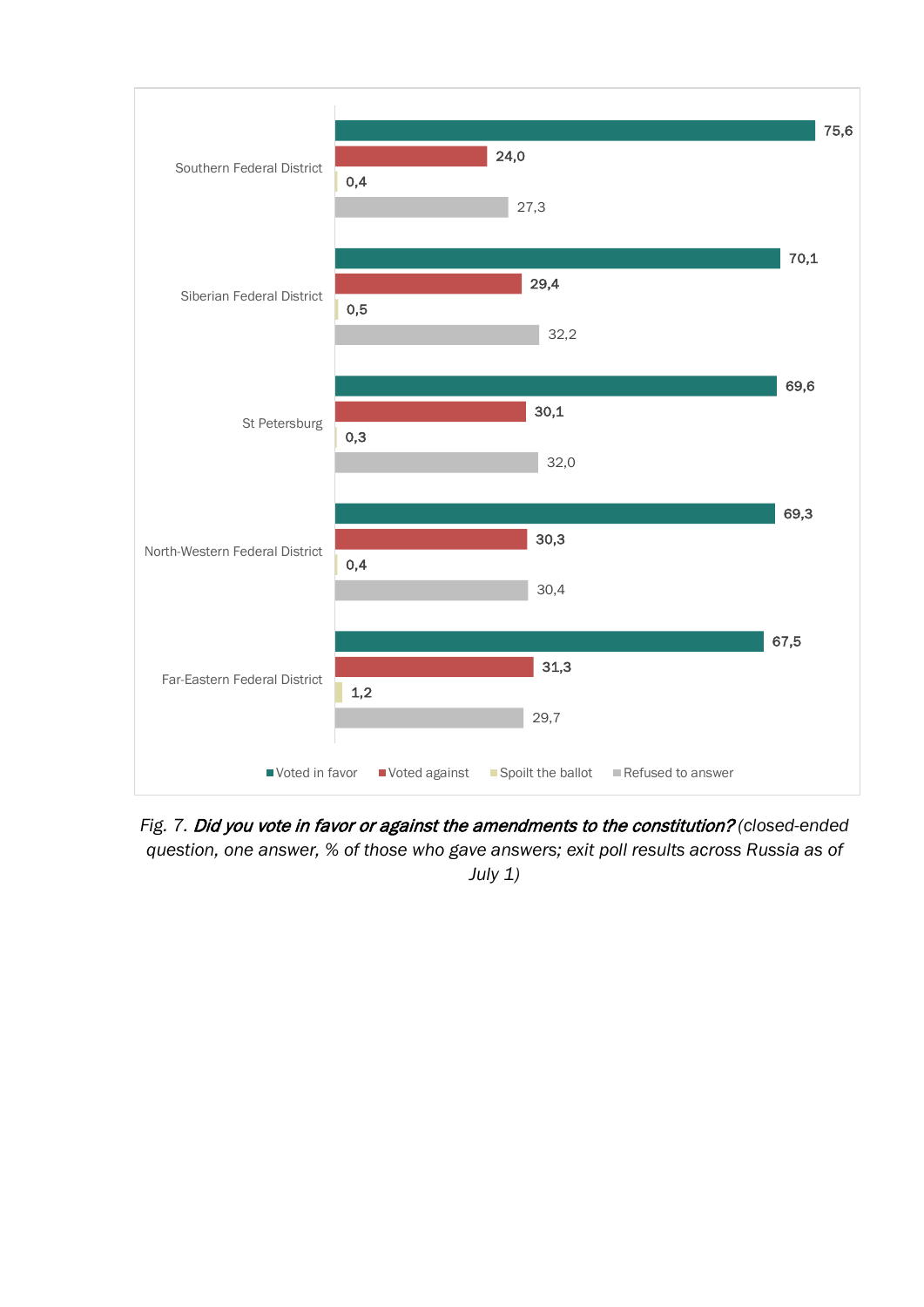### SOCIAL AND ECONOMIC PROBLEMS

VACCINATION AGAINST COVID-2019: PROSPECTS AND EXPECTATIONS

ENVIRONMENTAL SITUATION AND WASTE MANAGEMENT: A TRACKING SURVEY

### VACCINATION AGAINST COVID-2019: PROSPECTS AND EXPECTATIONS [2](#page-8-0)

*May 13, 2020*

Vaccination against the coronavirus must be voluntary, a 70% majority says. One in five (21%) are in favor of mandatory vaccination in case the vaccine proves successful. More than half of Russians (59%) are potentially interested in getting vaccinated; every fourth (26%) would willingly agree to get vaccinated. Those who are more likely to be eager to get vaccinated against COVID-19 are men (63%), young people aged 18―24 (68%) and respondents aged 45 and older (63% of those aged 45―59 and 70% of those aged 60+). Among those who do not oppose getting vaccinated against VOCID-19, 47% would opt for a domestically produced vaccine; 12% would choose a foreign one; more than one-third of respondents say the manufacturing country does not matter to them (37%).



*Fig. 1.* Today many laboratories are working to produce a vaccine against COVID-19. In your opinion, should Russia introduce immunization against COVID-19 if a vaccine proves effective? If you think Russia should, would you like it to be voluntary or obligatory? *(closedended question, one answer, % of total respondents)*

<span id="page-8-0"></span><sup>2</sup> The survey was commissioned by Octagon Media. VCIOM expert solution "Public Social Research" was used in the project.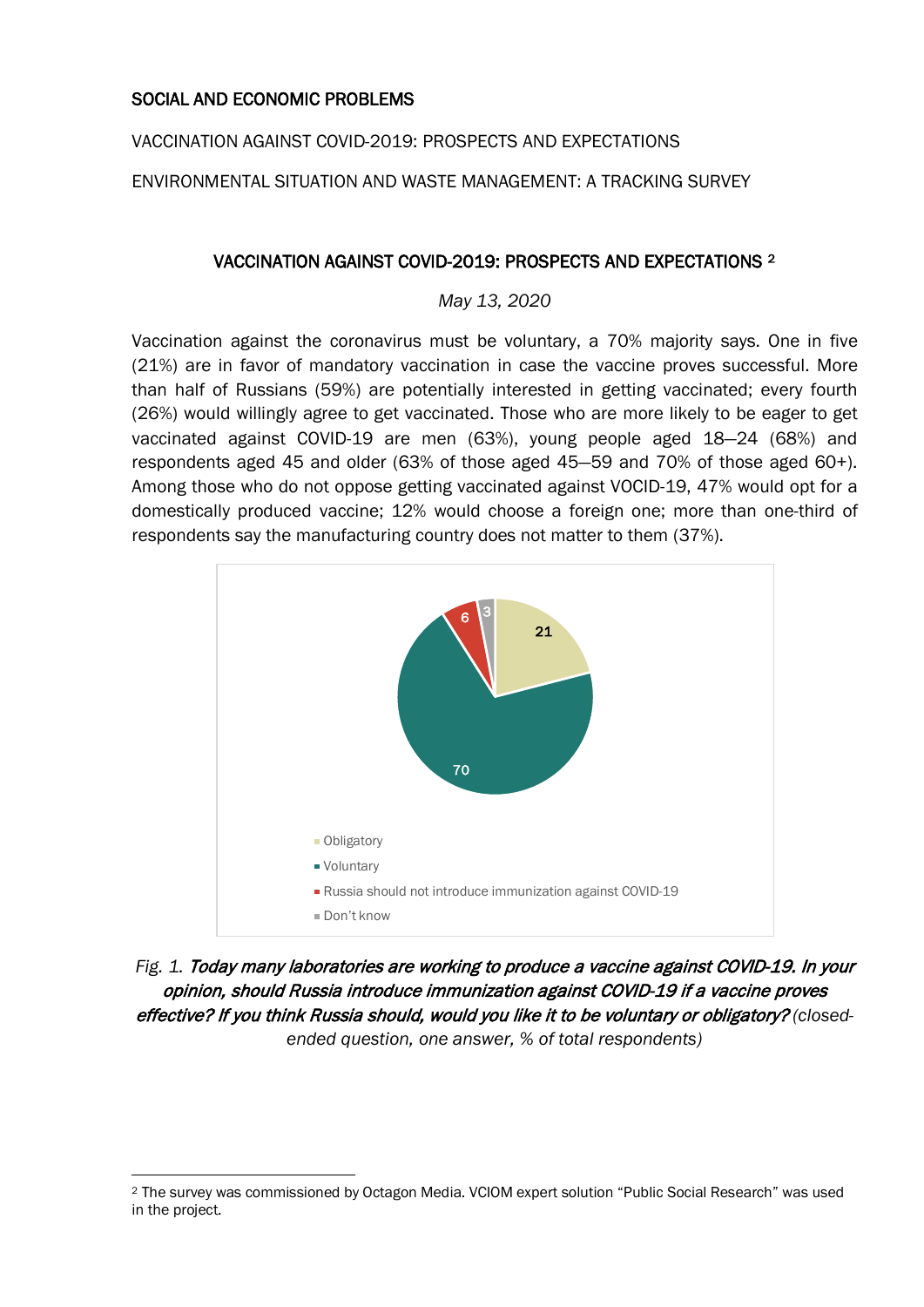Table 1*. If a vaccine against COVID-19 appears in Russia, will you and your family oppose or accept vaccination? (closed-ended question, one answer, % of total respondents)*

|                                                                    | <b>Total</b><br>respondents | Men | Women | Aged<br>18-24  | 25-34 | 35-44 | 45-59 | 60 and<br>over |
|--------------------------------------------------------------------|-----------------------------|-----|-------|----------------|-------|-------|-------|----------------|
| I/my family would<br>definitely<br>accept<br>this vaccination      | 26                          | 30  | 21    | 30             | 18    | 19    | 25    | 35             |
| is<br>family<br>1/my<br>likely<br>to<br>accept<br>this vaccination | 33                          | 33  | 30    | 38             | 29    | 27    | 38    | 35             |
| is<br>family<br>1/my<br>likely<br>to<br>oppose<br>this vaccination | 18                          | 14  | 21    | 16             | 26    | 24    | 15    | 11             |
| I/my family would<br>definitely<br>oppose<br>this vaccination      | 17                          | 17  | 17    | 13             | 21    | 25    | 14    | 13             |
| Don't know                                                         | 6                           | 5   |       | $\overline{2}$ | 6     | 5     |       | 7              |



*Fig. 2.* If you are to choose the vaccine manufacturer, which one would you choose — a Russian manufacturer or a foreign one? *(closed-ended question, one answer, % of those who definitely accept or are likely to accept vaccination against COVID-19 --59% of respondents)*

#### ENVIRONMENTAL SITUATION AND WASTE MANAGEMENT: A TRACKING SURVEY

#### *June 3, 2020*

Almost two-thirds of Russians consider the environmental situation in their place of residence as generally favorable or rather favorable (64%; +5 p.p., compared to January 2020). Those who think so are mainly residents of Moscow and St Petersburg (69%), rural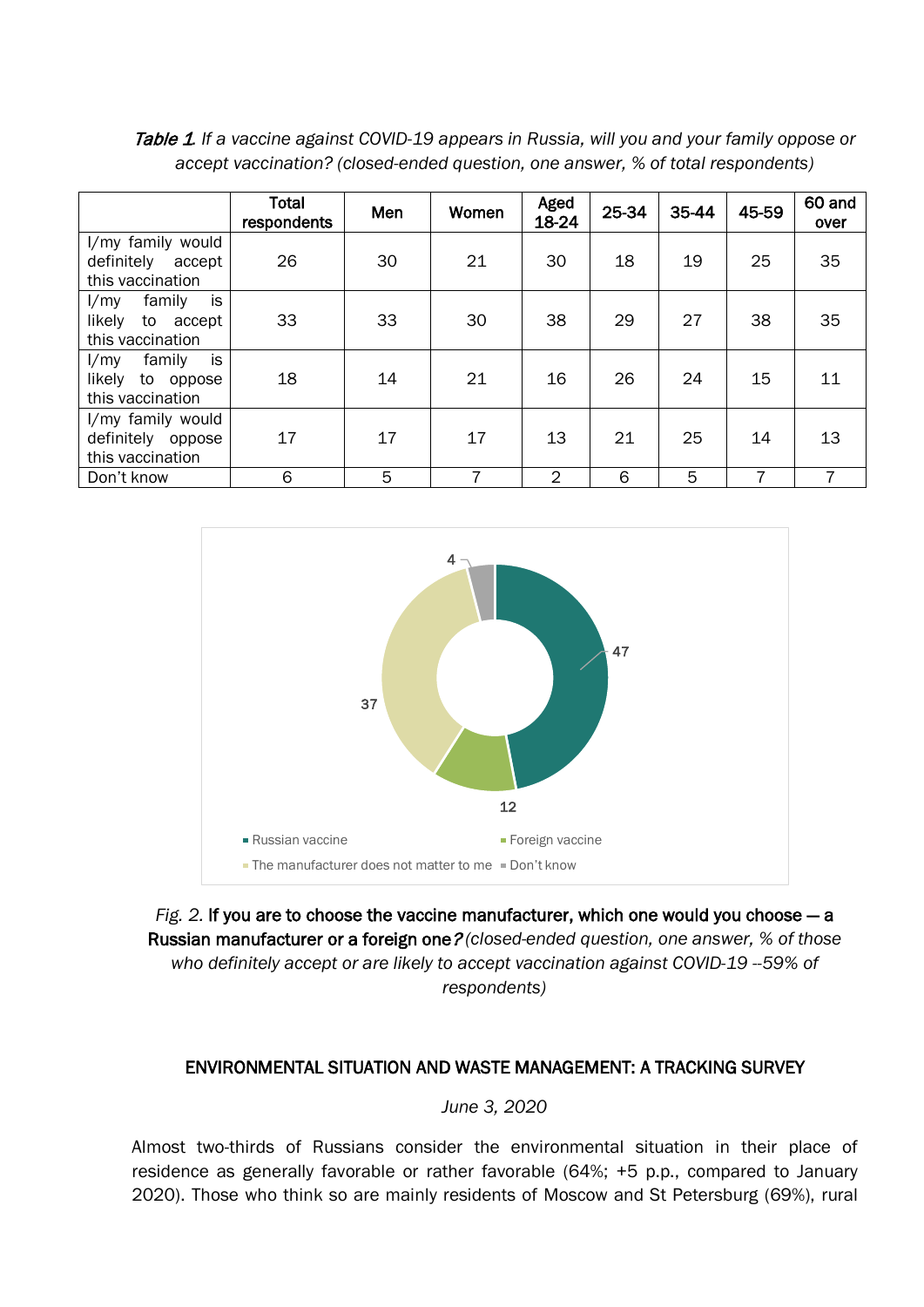area (69%) and cities with less than 100 thousand inhabitants (68%). Thirty-four percent of respondents consider the environmental situation in their region as unfavorable. In addition, two-thirds of Russians say they are satisfied with the waste collection and disposal in their locality (67%). They are often residents of Moscow and St Petersburg (77%). Thirty-two percent of Russians are unlikely to be satisfied with the waste collection and removal.



*Fig. 3*. How would you assess the environmental situation in your city/town/locality? *(closed-ended question, one answer, % of total respondents)*



*Fig. 4*. How would you assess the environmental situation in your city/town/locality? *(closed-ended question, one answer, % of total respondents)*